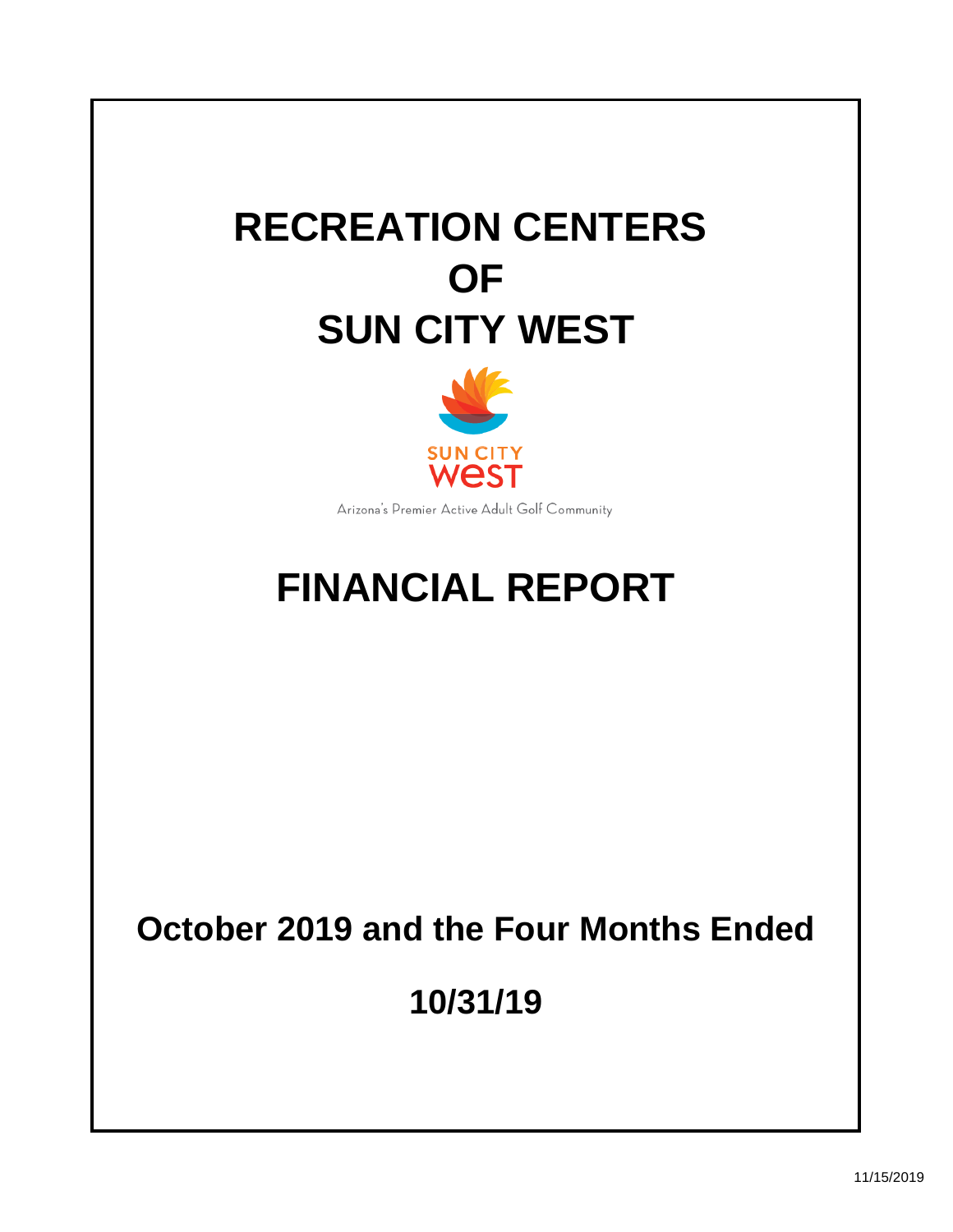#### **Recreation Centers of Sun City West, Inc. Summary of All Revenues & Expenses October 2019 and the Four Months Ended October 31, 2019**

|               |                          | <b>Current Month</b>                     |                     |                                          |                                                                            | Year-to-Date   |                          |                                          |               |                                          |
|---------------|--------------------------|------------------------------------------|---------------------|------------------------------------------|----------------------------------------------------------------------------|----------------|--------------------------|------------------------------------------|---------------|------------------------------------------|
| Actual        | <b>Budget</b>            | Variance<br>Favorable /<br>(Unfavorable) | P/Y Act             | Variance<br>Favorable /<br>(Unfavorable) |                                                                            | Actual         | <b>Budget</b>            | Variance<br>Favorable /<br>(Unfavorable) | P/Y Act       | Variance<br>Favorable /<br>(Unfavorable) |
|               |                          |                                          |                     |                                          | <b>Operating Revenues</b>                                                  |                |                          |                                          |               |                                          |
| 1,192,408     | 1,179,908                | 12,500                                   | 1,138,644           | 53,764                                   | Membership                                                                 | 4,700,863      | 4,678,822                | 22,041                                   | 4,505,015     | 195,848                                  |
| 13,473        | 18,032                   | (4, 559)                                 | 18,123              | (4,650)                                  | Recreation                                                                 | 35,236         | 50,055                   | (14, 819)                                | 39,381        | (4, 146)                                 |
| 492,295       | 473,208                  | 19,087                                   | 479,787             | 12,508                                   | <b>Golf Fees</b>                                                           | 1,192,094      | 1,194,597                | (2,503)                                  | 1,170,049     | 22,045                                   |
| 84,052        | 79,890                   | 4,162                                    | 77,827              | 6,225                                    | Sports Pavilion                                                            | 189,514        | 167,675                  | 21,839                                   | 172,350       | 17,165                                   |
| 50,025        | (6,092)                  | 56,117                                   | 9,719               | 40,306                                   | <b>Special Events</b>                                                      | 55,159         | (5,694)                  | 60,853                                   | 17,828        | 37,331                                   |
| 67,679        | 60,681                   | 6,998                                    | 61,569              | 6,109                                    | Ancillary Revenue                                                          | 199,245        | 168,681                  | 30,565                                   | 175,763       | 23,482                                   |
| 14,829        | 13,049                   | 1,780                                    | 6,320               | 8,509                                    | Merchandise Sales (net)                                                    | 36,460         | 29,098                   | 7,362                                    | 29,591        | 6,869                                    |
| 19,563        | 21,955                   | (2, 392)                                 | 23,151              | (3,587)                                  | Food and Beverage (net)                                                    | 53,311         | 49,694                   | 3,616                                    | 55,021        | (1,710)                                  |
|               | $\overline{a}$           | $\overline{\phantom{a}}$                 | 138                 | (138)                                    | Interest Income - Operating                                                | 140            | 150                      | (10)                                     | 138           | 2                                        |
| 469           | 667                      | (198)                                    | 1,749               | (1,280)                                  | Other Income                                                               | (5,731)        | 2,667                    | (8, 398)                                 | 7,076         | (12, 807)                                |
| 1,934,794     | 1,841,299                | 93,495                                   | 1,817,026           | 117,768                                  | <b>Operating Revenues Total</b>                                            | 6,456,291      | 6,335,746                | 120,546                                  | 6,172,211     | 284,080                                  |
|               |                          |                                          |                     |                                          |                                                                            |                |                          |                                          |               |                                          |
|               |                          |                                          |                     |                                          | <b>Operating Expenses</b>                                                  |                |                          |                                          |               |                                          |
| 1,226,048     | 1,247,877                | 21,829                                   | 1,196,656           | (29, 392)                                | Wages & Benefits                                                           | 4,573,425      | 4,753,016                | 179,591                                  | 4,536,828     | (36, 597)                                |
| 200,623       | 216,199                  | 15,576                                   | 201,187             | 564                                      | <b>Utilities</b>                                                           | 966,572        | 976,097                  | 9,524                                    | 957,484       | (9,088)                                  |
| 159,957       | 132,700                  | (27, 257)                                | 173,377             | 13,420                                   | Repairs & Maintenance                                                      | 609,432        | 651,952                  | 42,520                                   | 716,425       | 106,994                                  |
| 242,726       | 281,280                  | 38,554                                   | 251,329             | 8,603                                    | Landscape Maintenance                                                      | 903,636        | 899,229                  | (4, 407)                                 | 822,979       | (80, 656)                                |
| 50,210        | 62,110                   | 11,900                                   | 75,954              | 25,744                                   | Supplies & Services                                                        | 212,215        | 227,047                  | 14,832                                   | 247,272       | 35,057                                   |
| 16,563        | 27,404                   | 10,841                                   | 46,098              | 29,535                                   | Equipment                                                                  | 143,689        | 189,520                  | 45,831                                   | 110,754       | (32, 935)                                |
| 46,941        | 46,822                   | (119)                                    | 46,363              | (578)                                    | Taxes & Insurance                                                          | 189,474        | 191,374                  | 1,900                                    | 187,148       | (2,326)                                  |
| 32,820        | 22,044                   | (10, 777)                                | 33,710              | 890                                      | Interest & Financial Expense                                               | 86,231         | 71,006                   | (15, 225)                                | 84,355        | (1,876)                                  |
| 34,801        | 39,353                   | 4,552                                    | 12,762              | (22, 039)                                | <b>Operating Expenses</b>                                                  | 128,534        | 150,678                  | 22,144                                   | 70,807        | (57, 728)                                |
| 29,653        | 15,460                   | (14, 193)                                | 13,233              | (16, 420)                                | Legal & Professional                                                       | 82,355         | 87,410                   | 5,055                                    | 101,936       | 19,581                                   |
| 16,249        | 13,610                   | (2,639)                                  | 18,835              | 2,585                                    | <b>Employee Related Expenses</b>                                           | 56,049         | 66,221                   | 10,172                                   | 93,121        | 37,072                                   |
| 2,056,593     | 2,104,860                | 48,268                                   | 2,069,505           | 12,913                                   | <b>Operating Expenses Total</b>                                            | 7,951,612      | 8,263,549                | 311,938                                  | 7,929,110     | (22, 502)                                |
| (121, 799)    | (263, 562)               | 141,763                                  | (252, 479)          | 130,680                                  | <b>Operating Cash Inflow/(Outflow)</b>                                     | (1,495,320)    | (1,927,804)              | 432,483                                  | (1,756,899)   | 261,579                                  |
|               |                          |                                          |                     |                                          |                                                                            |                |                          |                                          |               |                                          |
| 34,752        | 47,917                   |                                          | 33,485              | 1,267                                    | <b>Capital Related</b><br>Investment Income - Reserves                     | 183,291        | 191,667                  |                                          | 167,992       | 15,300                                   |
|               |                          | (13, 164)                                |                     |                                          |                                                                            |                |                          | (8, 375)                                 |               |                                          |
| (7, 181)      | (8,750)                  | 1,569                                    | (9,054)             | 1,873                                    | <b>Investment Fees</b>                                                     | (14, 298)      | (17,500)                 | 3,202                                    | (17, 756)     | 3,457<br>307                             |
| 51<br>222,341 | $\overline{\phantom{a}}$ | 51<br>222,341                            | (205)<br>(781, 334) | 256<br>1,003,675                         | Investments-Realized - Gain/Loss)<br>Investments Unrealized - Gain/ (Loss) | 102<br>406,519 | $\overline{\phantom{a}}$ | 102<br>406,519                           | (205)         | 867,705                                  |
|               |                          |                                          |                     |                                          |                                                                            |                |                          |                                          | (461, 185)    |                                          |
|               | 100,000                  | (100,000)                                |                     | $\blacksquare$                           | Club Funded                                                                |                | 100,000                  | (100,000)                                | 17,510        | (17, 510)                                |
| 324,300       | 322,000                  | 2,300                                    | 318,500             | 5,800                                    | <b>Asset Preservation Fee</b>                                              | 1,311,300      | 1,270,500                | 40,800                                   | 1,246,000     | 65,300                                   |
|               | (85, 115)                | 85,115                                   | (2,091)             | 2,091                                    | Gain/(Loss) on Asset Disposal                                              | (30, 168)      | (85, 115)                | 54,947                                   | (2,091)       | (28,078)                                 |
| (310, 324)    | (356, 869)               | 46,545                                   | (297, 484)          | (12, 840)                                | <b>Depreciation Expense</b>                                                | (1, 179, 742)  | (1,315,272)              | 135,530                                  | (1, 215, 640) | 35,898                                   |
| 263,940       | 19,182                   | 244,757                                  | (738, 183)          | 1,002,122                                | <b>Capital Related Total</b>                                               | 677,004        | 144,279                  | 532,724                                  | (265, 375)    | 942,379                                  |
| 142,141       | (244, 379)               | 386,520                                  | (990, 662)          | 1,132,803                                | Revenues Over (Under) Expenses                                             | (818, 317)     | (1,783,525)              | 965,208                                  | (2,022,274)   | 1,203,957                                |
|               |                          |                                          |                     |                                          |                                                                            |                |                          |                                          |               |                                          |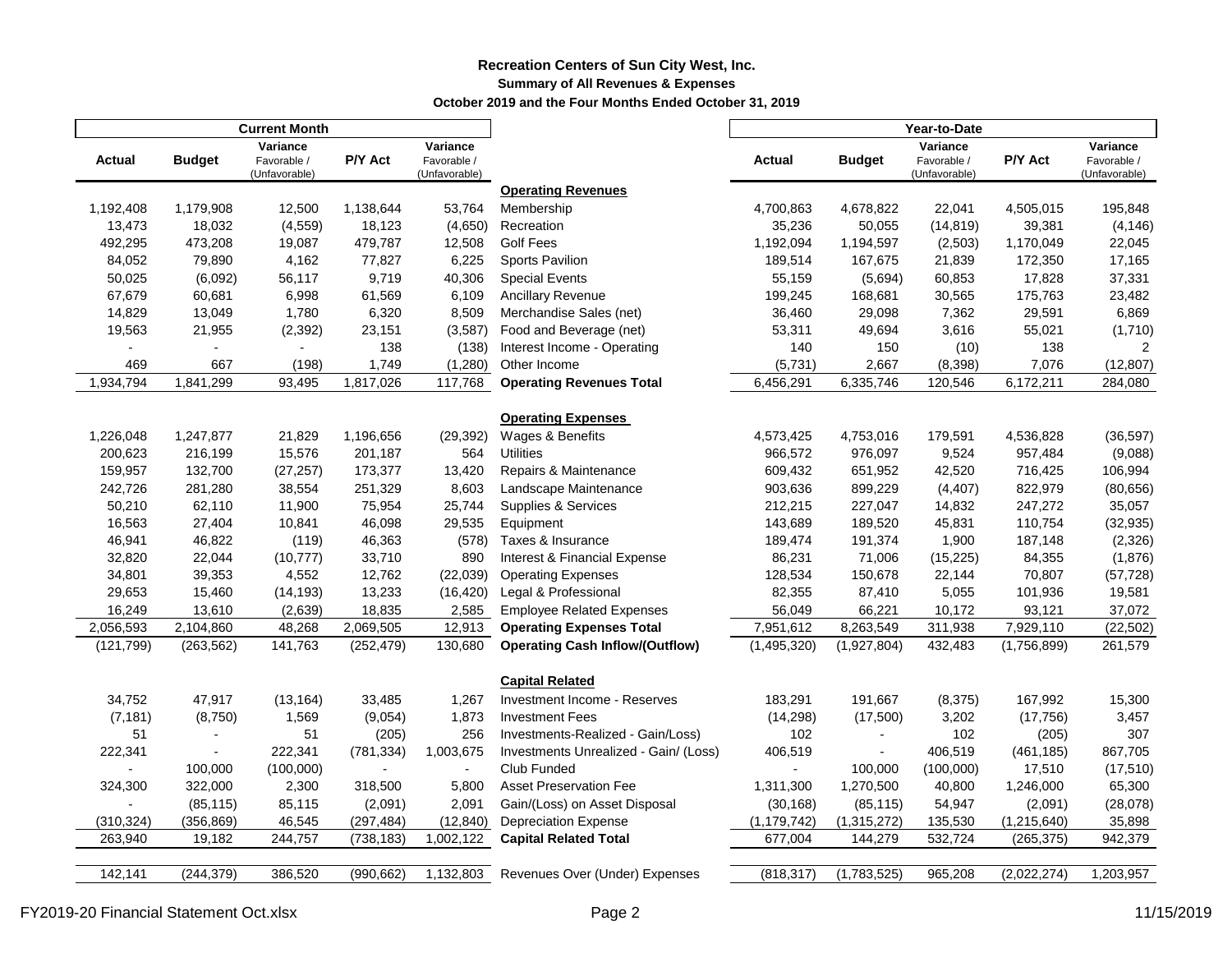#### **Recreation Centers of Sun City West, Inc. Financial Statement Notes October 2019 and the Four Months Ended 10/31/19**

**Excess of Revenues Over/(Under) Expenses for October was favorable to budget by \$387K and prior year by \$1.1M. YTD was favorable to budget by \$965K and PY by \$1.2M.**

**Net Operating Income was favorable to budget by \$142K and prior year by \$131K. YTD was favorable to budget and prior year by \$432K and \$262K respectively.**

**REVENUES - October revenues were favorable to budget by \$93K and favorable to prior year by \$118K. YTD revenues are \$121K favorable to budget and \$284K favorable to prior year.**

**Member Dues and Fees -** October revenues are favorable to both budget and prior year by \$13K and \$54K, respectively. YTD revenues are favorable to both budget \$22K and PY \$196K. Favorable October budget variance is mainly driven by increased Tenant Fees. Prior year October favorable variance is driven by higher Earned Membership Dues due to increase in rate. YTD favorable budget variances see an increase in Memership Dues, Landlord Fees, Transfer Fees, Tenant Fees, Admin Fees, and Disclosure Fees, partially offset with decrease in Associate fees, Guest Cards and Late Fees. Late Fees continue to decease over prior year due to improved processes.

**Golf Fees -** October revenue is favorable to prior year by \$13K and favorable to budget by \$19K following Rounds variances which are better than both budget and prior year. YTD revenue is favorable to prior year by \$22K and even with budget. YTD Rounds are 4% higher than budget and 5% higher than PY. Additional details can be found in October Golf Report.

**Sports Pavilion -** Revenue for October was favorable to both budget by \$4K and prior year by \$6K, although Lineage was behind both prior year and budget. Favorable revenue variances are driven by league bowling and increased average lineage fee, partially offset with decrease in Public Play due to fewer lanes available with increased League Play. YTD Revenues are also favorable to both budget by \$22K and PY by \$17K. PY favorable variance are mainly driven by increased League Bowling. YTD average lineage fee continues to be higher than both prior year and budget due to increased line fee.

**Special Events -** October revenue is favorable compared to both budget and prior year, \$56K and \$40K respectively. There was great turnout for the October events with Special Events revenues budgeted to start in November.

**EXPENSES - October operating expenses were favorable to budget by \$48K and prior year by \$13K. YTD expenses are favorable to budget by \$312K and unfavorable to prior year by \$23K.** 

**Payroll** - Expenses for the month were favorable to budget by \$22K and unfavorable to prior year by \$29K. YTD payroll expenses are favorable to budget by \$180K and unfavorable to prior year by \$37K. The favorable October budget variance was driven by open positions in golf maintenance, and favorable variances in the Rec Centers and administration. Overtime was unfavorable to budget and prior year. This was an offset from September as four courses began overseeding (significant overtime driver) late in Sept and that pay period ended in October.

**Repairs & Maintenance** - October expenses were unfavorable to budget by \$27K and favorable to prior year by \$13K. YTD expenses were favorable to budget by \$43K and prior year by \$107K. The Oct budget variance was primarily due to timing of cart path repair & seal at Grandview - this was budgeted for Sept and wasn't completed/invoiced until Oct. This was partially offset by favorable rolling stock repairs. The YTD budget variance was due to favorable variances in rolling stock, grounds, and equipment maintenance, partially offset by a negative variance for parking lot / cart path expense. The YTD variance to prior year was driven by parking lot / cart path, rolling stock, grounds, and equipment repairs, partially offset by a negative variance in structural repairs.

**Landscape Maintenance** - October expenses were favorable to budget by \$39K and prior year by \$9K. The budget variance was a result of seed purchase timing, the budget was split between Sept & Oct and a majority of the seed was purchased in Sept. This was partially offset by irrigation supplies, this line item has an evenly spread budget and they purchased a larger quantity in October, this will offset in future months. YTD expense were flat to budget and unfavorable to prior year by \$81K. The YTD prior year variance was mainly chemicals and fertilizer, offset by favorable driving range and tree maintenance.

**Supplies and Service** - October expenses were favorable to budget by \$12K and prior year by \$26K. The main drivers of these variances was computer and fuel expenses, cleaning supplies were also favorable to prior year. YTD expenses were also favorable to budget and prior year by \$15K and \$35K, respectively. The YTD drivers were the same as the monthly, with the addition of unfavorable office supply expense. The office supply variance was related to the addition of the CC&R team and the effort to update member photos / rec cards.

#### **CAPITAL RELATED REVENUES & EXPENSES -**

**Unrealized Gains and Losses** - Due to the unpredictable nature of the market, we did not assign a budget to this line item. For the month of October there was \$222K in unrealized gains, this compares to a \$781K unrealized loss in Oct 2018 (\$1M difference). YTD unrealized gains are \$407K as compared to a \$461K loss last year.

**APF Fees -** October APF fees were favorable to budget by \$2K and favorable to prior year by \$6K. YTD APF are favorable to budget by \$41K and prior year by \$65K.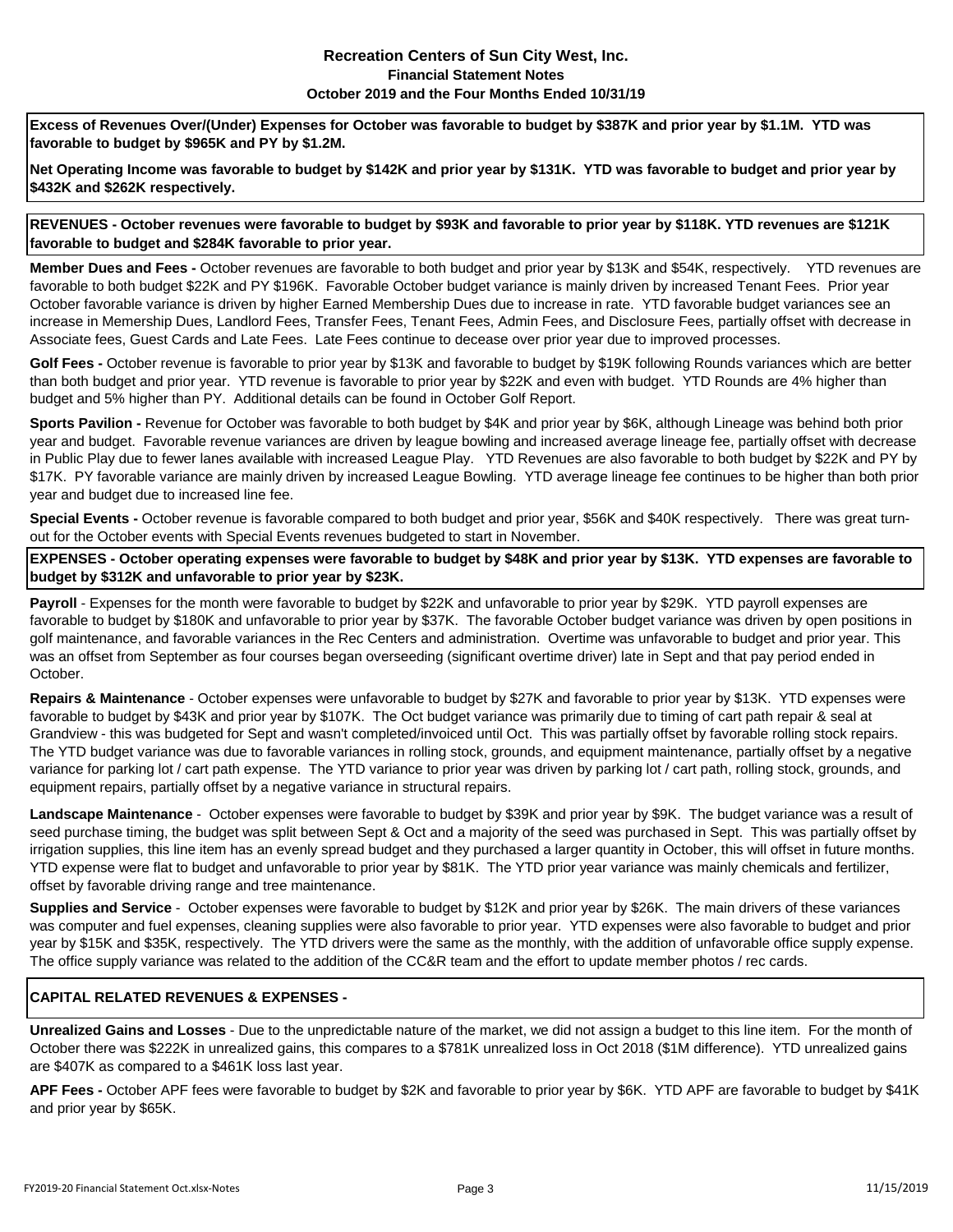Balance Sheets for months ending October 31, 2019 and June 30, 2019

|                                                                           | October 2019           | <b>June 2019</b>       |
|---------------------------------------------------------------------------|------------------------|------------------------|
| <b>ASSETS</b>                                                             |                        |                        |
| <b>Current Assets</b>                                                     |                        |                        |
| Cash and Cash Equivalents                                                 | \$<br>5,767,264        | \$<br>8,802,521        |
| Accounts Receivable (net)                                                 | 647,154                | 632,945                |
| Notes Receivable-Clubs & Other                                            | 907,056                | 899,129                |
| Inventories                                                               | 257,475                | 235,887                |
| <b>Prepaid and Other Assets</b>                                           | 230,864                | 309,334                |
| <b>Total Current Assets</b>                                               | 7,809,813              | 10,879,818             |
| <b>Board Reserve Funds</b>                                                | 26,084,155             | 25,508,541             |
| <b>Fixed Assets</b>                                                       |                        |                        |
| Land & Building                                                           | 101,289,591            | 100,418,416            |
| Furniture, Fixtures & Equipment                                           | 20,608,600             | 19,171,433             |
| Vehicles                                                                  | 1,707,218              | 1,637,023              |
| <b>Fixed Assets</b>                                                       | 123,605,408            | 121,226,872            |
| <b>Accumulated Depreciation</b>                                           | (77, 898, 175)         | (76, 834, 347)         |
| <b>Fixed Assets-Net Book Value</b>                                        | 45,707,233             | 44,392,525             |
| <b>Construction in Progress</b>                                           | 496,530                | 518,601                |
| <b>Total Fixed Assets</b>                                                 | 46,203,763             | 44,911,126             |
|                                                                           |                        |                        |
| <b>Total Assets</b>                                                       | \$<br>80,097,731       | \$<br>81,299,485       |
| <b>LIABILITIES AND EQUITY</b>                                             |                        |                        |
| <b>Liabilities</b>                                                        |                        |                        |
| Accounts Payable-Trade & Other                                            | \$<br>888,206          | \$<br>756,075          |
| <b>Payroll Related Liabilities</b>                                        | 1,094,892              | 1,168,337              |
|                                                                           | 496,554                | 353,848                |
| Association Events & Other Program Payables                               | 34,931                 | 30,831                 |
| <b>Charter Clubs Payables</b>                                             |                        |                        |
| Deferred Membership Dues/Fees & Golf Revenues<br><b>Total Liabilities</b> | 6,652,052<br>9,166,636 | 7,240,982<br>9,550,073 |
|                                                                           |                        |                        |
| <b>Members' Equity</b>                                                    |                        |                        |
| <b>Retained Earnings</b>                                                  | 46,097,527             | 42,170,379             |
| <b>Retained Earnings - Encumbrance</b>                                    | 1,641,080              | 1,641,080              |
| Retained Earnings - Repair & Replacement Rqmt                             | 21,754,605             | 21,754,605             |
| Retained Earnings - Future Capital Requirements                           | 2,256,200              | 2,256,200              |
| Surplus (Deficit)                                                         | (818, 317)             | 3,927,148              |
| <b>Total Equity</b>                                                       | 70,931,095             | 71,749,412             |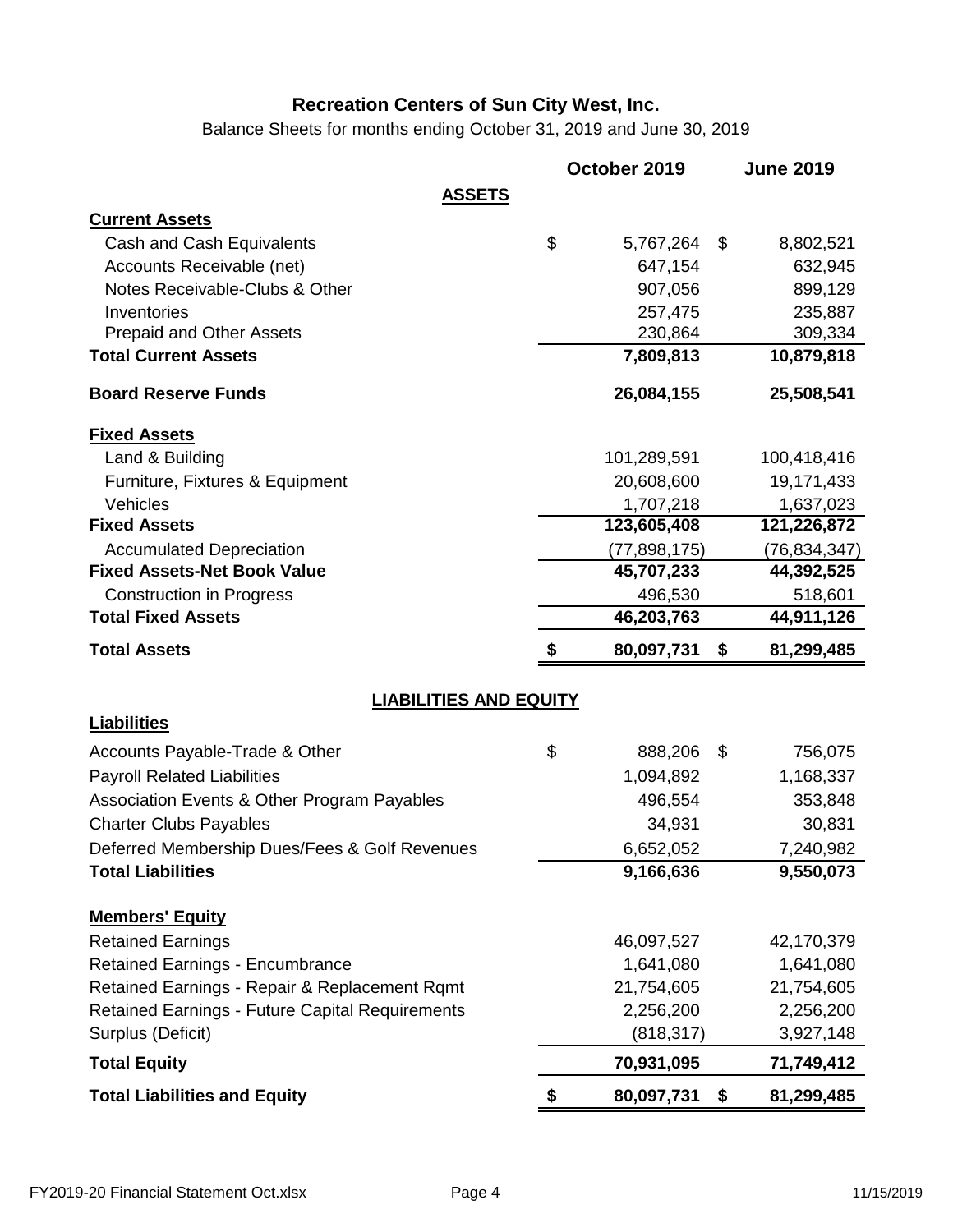Statement of Cash Flows

|                                                                                                            | <b>Four Months Ended</b><br>October 2019 | <b>Fiscal Year Ended</b><br><b>June 2019</b> |               |  |
|------------------------------------------------------------------------------------------------------------|------------------------------------------|----------------------------------------------|---------------|--|
| CASH FLOWS FROM OPERATING ACTIVITIES                                                                       |                                          |                                              |               |  |
| Excess of revenues over expenses                                                                           | \$<br>$(818, 317)$ \$                    |                                              | 3,927,148     |  |
| Adjustments to reconcile excess of revenues over<br>expenses to net cash provided by operating activities: |                                          |                                              |               |  |
| Depreciation and amortization                                                                              | 1,179,742                                |                                              | 3,715,489     |  |
| (Gain) / Loss on Disposals of Fixed Assets                                                                 | 30,168                                   |                                              | 321,691       |  |
| Net (Gains) / Loss on Investments                                                                          | (406, 621)                               |                                              | (942, 433)    |  |
| Asset Preservation & Facility Investment Fees                                                              | (1,311,300)                              |                                              | (4,280,500)   |  |
| <b>Reserve for Uncollectible Accounts</b>                                                                  |                                          |                                              | 10,000        |  |
| Increase (decrease) in cash resulting from changes in                                                      |                                          |                                              |               |  |
| Receivables (net)                                                                                          | (22, 135)                                |                                              | (249, 012)    |  |
| Inventories                                                                                                | (21, 588)                                |                                              | 38,392        |  |
| Prepaid expenses and other assets                                                                          | 78,470                                   |                                              | 14,312        |  |
| Accounts payable and accrued expenses                                                                      | 205,493                                  |                                              | 121,268       |  |
| Deferred income                                                                                            | (588, 930)                               |                                              | 399,759       |  |
| Net cash provided by (used in) operating activities                                                        | (1,675,018)                              |                                              | 3,076,114     |  |
| CASH FLOWS FROM INVESTING ACTIVITIES                                                                       |                                          |                                              |               |  |
| Purchase of land improvements, buildings and equipment<br>Proceeds from Disposal of Fixed Assets           | (2,502,547)                              |                                              | (6, 159, 207) |  |
| Asset Preservation & Facility Investment Fees                                                              | 1,311,300                                |                                              | 4,280,500     |  |
| Cash Flow Funding Transfer to Reserves (Net)                                                               |                                          |                                              | (1, 285, 627) |  |
| Net (purchase) redemption of investments                                                                   | (168, 993)                               |                                              | (555, 303)    |  |
| Net cash provided by (used in) investing activities                                                        | (1,360,240)                              |                                              | (3,719,637)   |  |
| NET INCREASE (DECREASE) IN CASH AND CASH EQUIVALENTS                                                       | (3,035,257)                              |                                              | (643, 523)    |  |
| CASH AND CASH EQUIVALENTS, BEGINNING OF PERIOD                                                             | 8,802,521                                |                                              | 9,446,044     |  |
| CASH AND CASH EQUIVALENTS, END OF PERIOD                                                                   | \$<br>5,767,264                          | $\boldsymbol{\mathsf{S}}$                    | 8,802,521     |  |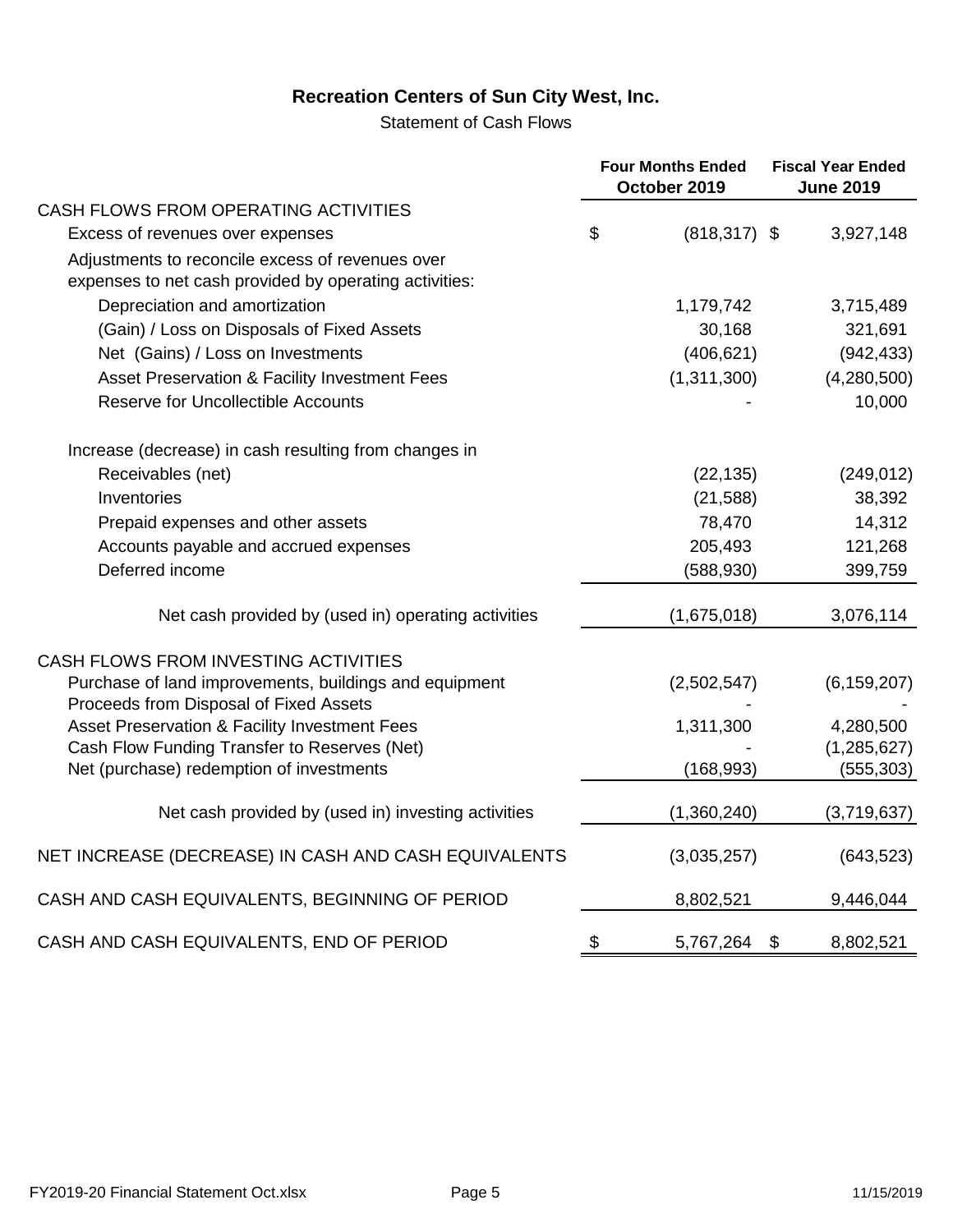Cash and Investment Balances

| <b>Account</b><br><b>General Fund</b>                          | October 2019  | % Total | June 2019  | % Total | Change                  |
|----------------------------------------------------------------|---------------|---------|------------|---------|-------------------------|
| <b>Total Cash and Cash Equivalents</b>                         | 5,767,264     | 100.00% | 8,802,521  | 100.00% | (3,035,257)             |
| <b>Reserve Fund</b><br>JP Morgan Investments                   |               |         |            |         |                         |
| <b>Money Market</b>                                            | 1,201,671     | 4.61%   | 3,670,340  | 14.39%  | (2,468,669)             |
| <b>Certificates of Deposit</b>                                 | 2,481,050     | 9.51%   |            | 0.00%   | 2,481,050               |
| <b>Total JP Morgan Investments</b>                             | 3,682,721     | 14.12%  | 3,670,340  | 14.39%  | 12,381                  |
| <b>Vanguard Investments</b>                                    |               |         |            |         |                         |
| <b>Core Bond Fund Admiral</b><br><b>VCOBX</b>                  | 2,940,619     | 11.27%  | 2,867,191  | 11.24%  | 73,428                  |
| <b>Total Bond Market Index Fund Admiral</b><br><b>VBTLX</b>    | 3,356,310     | 12.87%  | 3,269,571  | 12.82%  | 86,739                  |
| Intermediate-Term Inv Grade Bond Adm<br><b>VFIDX</b>           | 3,177,194     | 12.18%  | 3,101,070  | 12.16%  | 76,124                  |
| Short-Term Inv Grade Bond Admiral<br><b>VFSUX</b>              | 2,423,691     | 9.29%   | 2,406,084  | 9.43%   | 17,607                  |
| Long-Term Inv Grade Bond Admiral<br><b>VWETX</b>               | 1,569,127     | 6.02%   | 1,478,121  | 5.79%   | 91,006                  |
| <b>Extended Market Index Fund Admiral</b><br><b>VEXAX</b>      | 2,015,529     | 7.73%   | 2,009,932  | 7.88%   | 5,597                   |
| 500 Index Fund Admiral<br><b>VFIAX</b>                         | 4,600,834     | 17.64%  | 4,428,559  | 17.36%  | 172,275                 |
| <b>Total International Stock Index Admiral</b><br><b>VTIAX</b> | 2,318,129     | 8.89%   | 2,277,673  | 8.93%   | 40,456                  |
| <b>Total Vanguard Investments</b>                              | 22,401,434    | 85.88%  | 21,838,201 | 85.61%  | 563,233                 |
| <b>Total Reserve Funds</b>                                     | 26,084,155    | 100.00% | 25,508,541 | 100.00% | 575,614                 |
| <b>TOTAL FUNDS</b>                                             | 31,851,419    |         | 34,311,062 |         | (2,459,644)             |
| <b>Vanguard Investment Activity</b>                            | FY2019-20 YTD |         | FY2018-19  |         | <b>Inception (FY15)</b> |
| <b>Beginning Balance</b>                                       | 21,838,201    |         | 19,871,704 |         |                         |
| <b>Investment Transfers-In</b>                                 |               |         | 500,000    |         | 18,250,000              |
| <b>Investment Earnings</b>                                     | 170,910       |         | 559,639    |         | 1,809,438               |
| <b>Advisor Fees</b>                                            | (14, 298)     |         | (35, 575)  |         | (122, 766)              |
| <b>Realized Gains (Losses)</b>                                 | 102           |         | (10, 731)  |         | (20, 124)               |
| Un-Realized Gains (Losses) ***                                 | 406,519       |         | 953,164    |         | 2,484,886               |
| <b>Ending Balance</b>                                          | 22,401,434    |         | 21,838,201 |         | 22,401,434              |

\*\*\* Unrealized Gains (Losses) are the difference between the basis (cost) of Investments & the market value at any point in time. Reserves Funds are invested based on a long-term investment strategy (Fi12) and over time Unrealized Gains (Losses) have historically fluctuated both up and down depending on the time period measured (e.g. monthly, annually, since inception).

Unrealized Gains (Losses) are recorded due to accounting rules which produce "Paper" gains/(losses), Realized Gains/(losses) occur at the time investments are sold.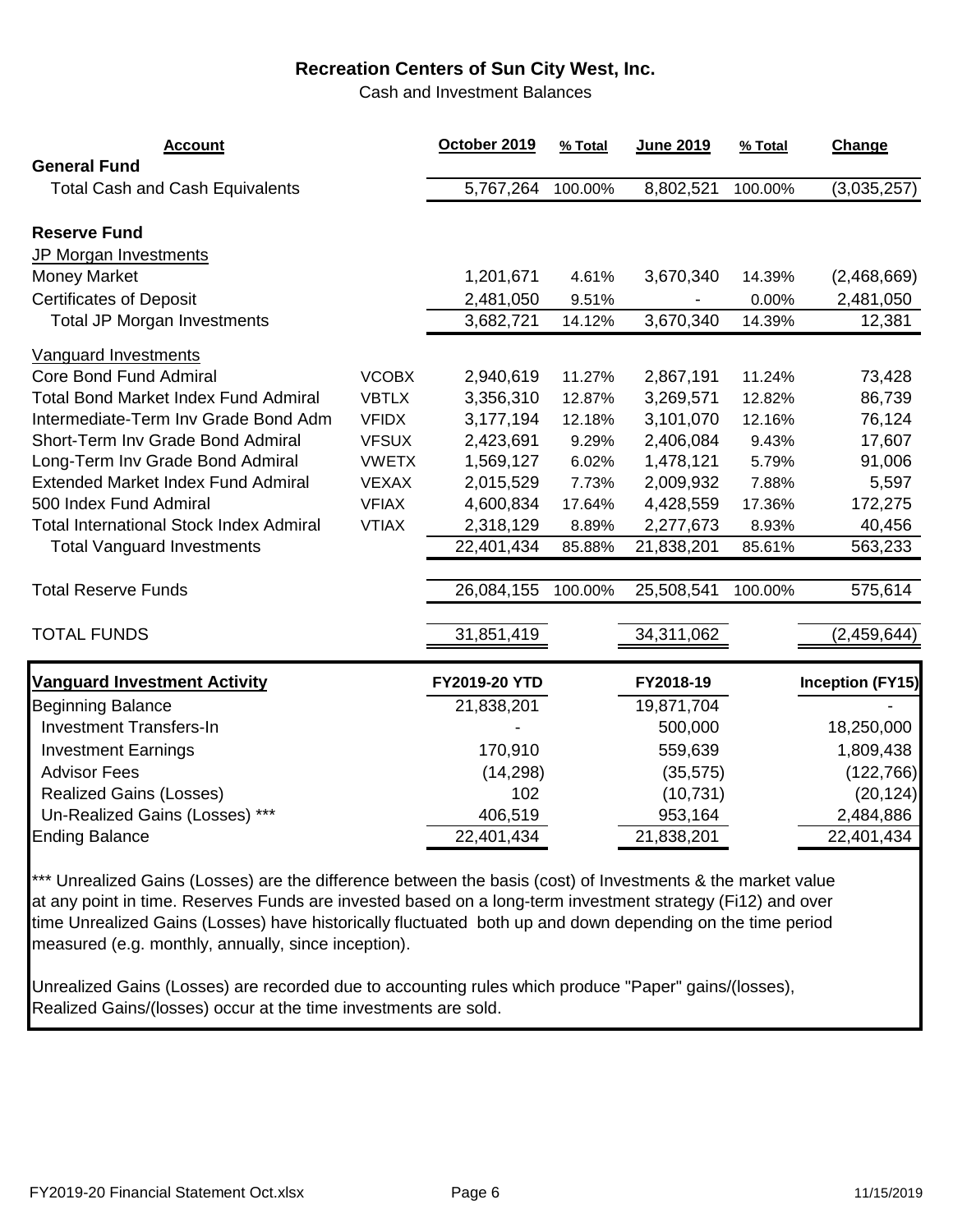October and a vertice of the Year to Date Actual | Budget | Var over (under) | Actual | Budget | Var over (under) APF Sales Units 93 92 1 375 363 12 APF Revenue (000's)  $\begin{vmatrix} 1 & 324 & 1 & 322 & 1 & 2 & 3 & 4 & 5 & 1,311 & 1 & 1,271 & 1 & 1,311 & 1 & 1,311 & 1 & 1,311 & 1,311 & 1,311 & 1,311 & 1,311 & 1,311 & 1,311 & 1,311 & 1,311 & 1,311 & 1,311 & 1,311 & 1,311 & 1,311 & 1,311 & 1,311 & 1,311 & 1,3$ Capital Expend. (000's)  $\begin{vmatrix} 1 & 203 & 1 & 748 & 15 \\ 1 & 203 & 1 & 748 & 15 \\ 1 & 1 & 1 & 1 & 15 \\ 1 & 1 & 1 & 1 & 15 \\ 1 & 1 & 1 & 1 & 15 \\ 1 & 1 & 1 & 1 & 15 \\ 1 & 1 & 1 & 1 & 15 \\ 1 & 1 & 1 & 1 & 15 \\ 1 & 1 & 1 & 1 & 15 \\ 1 & 1 & 1 & 1 & 15 \\ 1 & 1 & 1 & 1 & 15 \\ 1 & 1 &$  $$4,476$ Capital Expenditures, \$6,401 Capital Expenditures, \$5,969 59 Capital Expenditures, \$6,176 **Capital Expenditures, \$4,476 Capital Expenditures, \$5,969 Capital Expenditures, \$6,159 Capital Expenditures, \$6,176 Capital Expenditures, \$6,401** \$7,000 Capital Expenditures, \$6, APF Revenue, \$4,451 **APF Revenue, \$4,451** APF Revenue, \$4,358 APF Revenue, \$4,382 **APF Revenue, \$4,382 APF Revenue, \$4,358** APF Revenue, \$4,281 **APF Revenue, \$4,281 APF Revenue, \$4,124** \$6,000 Capital Expenditures, \$2,503 **Capital Expenditures, \$2,503** \$5,000  $\alpha$  2022 and for the 11 Months Ended \$4,000 Sales Units, 1,252 Sales Units, 1,268 **APF Sales Units, 1,268** APF Sales Units, 1,287 **APF Sales Units, 1,287** Sales Units, 1,261 Sales Units, 1,223 **APF Sales Units, 1,252 APF Sales Units, 1,261 APF Sales Units, 1,223** Revenue, \$1,311 **APF Revenue, \$1,311** \$3,000 Sales Units, 375 **APF Sales Units, 375** \$2,000 APF : APF | **APF** APF S APF : \$1,000  $APF$ \$0 **FY 2016 Total FY 2017 Total FY 2018 Actual FY 2019 Actual FY 2020 Budget FY 2020 Total** APF Sales Units APF Revenue Capital Expenditures **APF Sales Units by Month** 160 140 120 100 80 60 40 Jul Aug Sept Oct Nov Dec Jan Feb Mar Apr May Jun FY 2016-17 Act - FY 2017-18 Act - FY 2018-19 Act - FY 2019-20 Bud - FY 2019-20 Act

Asset Preservation Fees & Capital Expenditures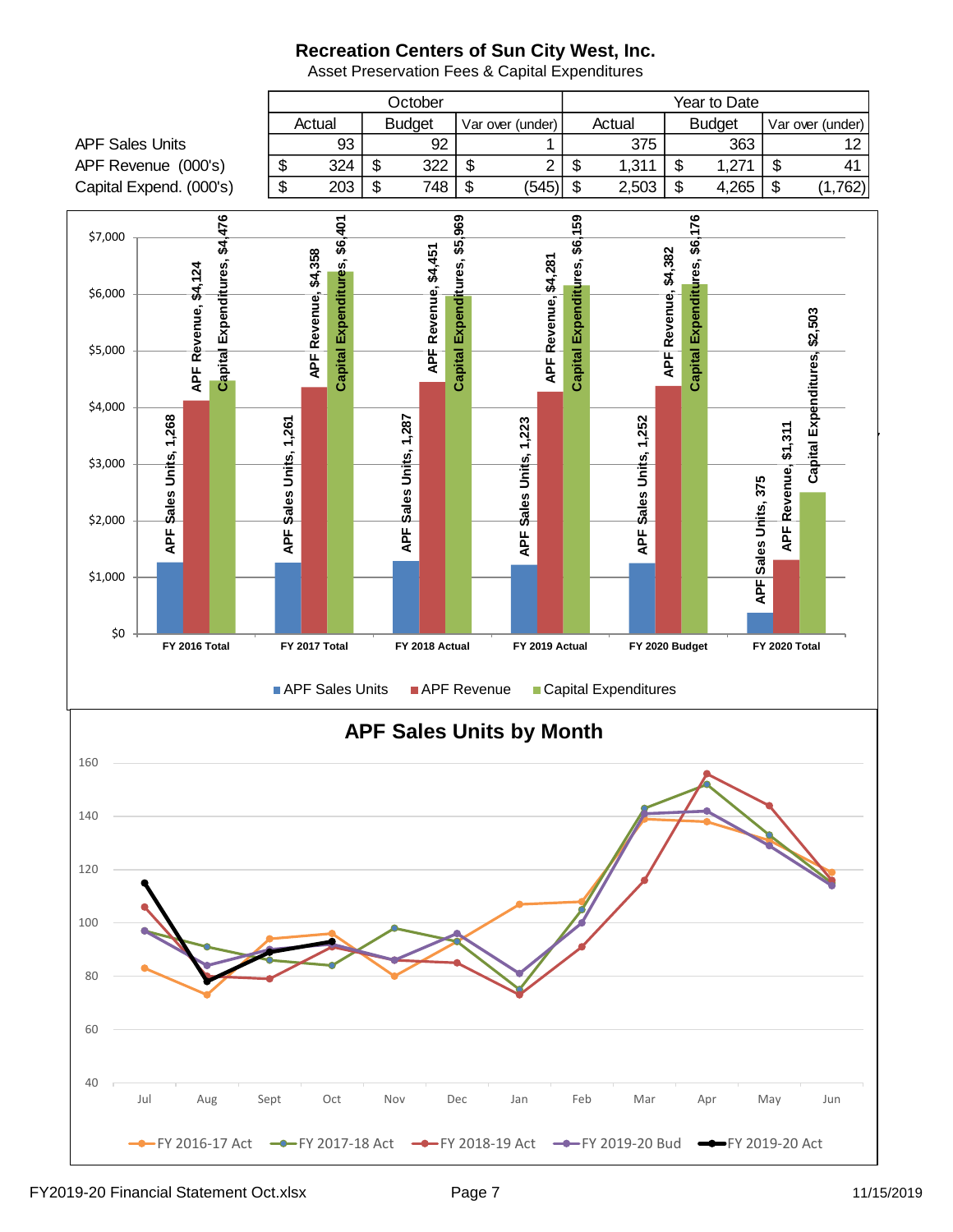**Summary Item Purchases and Counts of Various Products**

| <b>Fiscal Year</b>                  | Rate                 | Jul             | Aug             | Sep             | Oct               | <b>Nov</b>      | <b>Dec</b>      | Jan             | Feb            | Mar             | Apr                 | May            | Jun            | <b>Total</b>        | <b>YTD</b>     | % YTD |
|-------------------------------------|----------------------|-----------------|-----------------|-----------------|-------------------|-----------------|-----------------|-----------------|----------------|-----------------|---------------------|----------------|----------------|---------------------|----------------|-------|
| Golf - Unlimited Card Sales         |                      |                 |                 |                 |                   |                 |                 |                 |                |                 |                     |                |                |                     |                |       |
| FY 2017-18                          | \$3,125              | 3               | 3               | 11              | 28                | 20              | $\overline{7}$  | 13              | 8              | 11              | 3                   | 6              | $\overline{7}$ | 120                 | 45             | 38%   |
| FY 2018-19                          | \$3,125              | $\overline{5}$  | $\overline{2}$  | 10              | 28                | $\overline{13}$ | 11              | 11              | $\overline{7}$ | 12              | $\overline{5}$      | $\overline{9}$ | $\overline{4}$ | 117                 | 45             | 38%   |
| FY 2019-20 Bud                      | \$3,125              | $\overline{4}$  | $\overline{3}$  | 11              | 28                | 19              | $\overline{13}$ | $\overline{13}$ | 9              | 10              | $\overline{4}$      | $\overline{7}$ | $\overline{7}$ | 126                 | 45             | 36%   |
| FY 2019-20                          | \$3,125              | 6               | $\overline{4}$  | $\overline{17}$ | $\overline{25}$   |                 |                 |                 |                |                 |                     |                |                | 52                  | 52             | 100%  |
|                                     |                      |                 |                 |                 |                   |                 |                 |                 |                |                 |                     |                |                | % of Budget YTD     |                | 116%  |
|                                     |                      |                 |                 |                 |                   |                 |                 |                 |                |                 | % of prior Year YTD |                | 116%           |                     |                |       |
| Kachina Golf Card Sales             |                      |                 |                 |                 |                   |                 |                 |                 |                |                 |                     |                |                |                     |                |       |
| FY 2017-18                          | \$<br>895            | 11              | 18              | 49              | 121               | 69              | 58              | 68              | 36             | 33              | 13                  | 19             | $\overline{7}$ | 502                 | 199            | 40%   |
| FY 2018-19                          | 895<br>\$            | $\overline{12}$ | 23              | 55              | 124               | 86              | 52              | 69              | 32             | $\overline{26}$ | $\overline{25}$     | 18             | 14             | 536                 | 214            | 40%   |
| FY 2019-20 Bud                      | $\sqrt[6]{3}$<br>895 | $\overline{13}$ | $\overline{21}$ | 50              | $\frac{105}{105}$ | $\overline{75}$ | $\overline{47}$ | $\overline{57}$ | 31             | 27              | $\overline{13}$     | 17             | 6              | 461                 | 189            | 41%   |
| FY 2019-20                          | $\mathfrak s$<br>895 | 13              | $\overline{23}$ | 48              | 123               |                 |                 |                 |                |                 |                     |                |                | 207                 | 207            | 100%  |
|                                     |                      |                 |                 |                 |                   |                 |                 |                 |                |                 |                     |                |                | % of Budget YTD     |                | 110%  |
|                                     |                      |                 |                 |                 |                   |                 |                 |                 |                |                 |                     |                |                | % of prior Year YTD |                | 97%   |
| Coyote Golf Card Sales              |                      |                 |                 |                 |                   |                 |                 |                 |                |                 |                     |                |                |                     |                |       |
| FY 2017-18                          | \$<br>325            | 4               | 14              | 23              | 135               | 190             | 66              | 94              | 30             | 37              | 18                  | 10             | 6              | 627                 | 176            | 28%   |
| FY 2018-19                          | 325<br>\$            | $\overline{4}$  | 10              | 24              | 152               | 160             | $\overline{72}$ | $\frac{11}{2}$  | 29             | 26              | 26                  | 12             | $\overline{7}$ | 634                 | 190            | 30%   |
| FY 2019-20 Bud                      | 325<br>\$            | $\overline{5}$  | $\overline{12}$ | $\overline{25}$ | 148               | 181             | $\overline{71}$ | $\overline{96}$ | 35             | $\overline{37}$ | $\overline{17}$     | $\overline{6}$ | $\overline{4}$ | 635                 | 190            | 30%   |
| FY 2019-20                          | 325<br>\$            | $\overline{4}$  | $\overline{11}$ | $\overline{23}$ | 130               |                 |                 |                 |                |                 |                     |                |                | 168                 | 168            | 100%  |
|                                     |                      |                 |                 |                 |                   |                 |                 |                 |                |                 |                     |                |                | % of Budget YTD     |                | 89%   |
|                                     |                      |                 |                 |                 |                   |                 |                 |                 |                |                 |                     |                |                | % of prior Year YTD |                | 88%   |
| <b>CNP Frequent Play Card Sales</b> |                      |                 |                 |                 |                   |                 |                 |                 |                |                 |                     |                |                |                     |                |       |
| FY 2017-18                          | \$1,400              | $\mathbf 0$     | $\mathbf{1}$    | $\mathbf{1}$    | $\mathbf 0$       | $\mathbf 0$     | $\mathbf 0$     | $\overline{0}$  | $\mathbf 0$    | $\mathbf 0$     | $\mathbf{1}$        | $\mathbf 0$    | $\mathbf 0$    | 3                   | $\overline{2}$ | 67%   |
| FY 2018-19                          | \$1,400              | $\mathbf 0$     | $\mathsf{O}$    | $\mathbf{1}$    | $\overline{3}$    | $\mathbf 0$     | $\mathbf 0$     | $\mathbf{1}$    | $\overline{0}$ | 0               | $\mathbf 0$         | $\mathsf{O}$   | $\mathbf 0$    | 5                   | $\overline{4}$ | 80%   |
| FY 2019-20 Bud                      | \$1,400              | $\mathbf 0$     | $\mathbf{1}$    | $\mathbf{1}$    | $\mathbf{1}$      | $\mathbf{1}$    | $\Omega$        | $\mathbf{1}$    | $\Omega$       | $\Omega$        | $\Omega$            | $\Omega$       | $\Omega$       | 4                   | 3              | 63%   |
| FY 2019-20                          | \$1,400              | $\mathbf 0$     | $\mathbf 0$     | $\mathbf{1}$    | $\overline{2}$    |                 |                 |                 |                |                 |                     |                |                | 3                   | 3              | 100%  |
|                                     |                      |                 |                 |                 |                   |                 |                 |                 |                |                 |                     |                |                | % of Budget YTD     |                | 109%  |
|                                     |                      |                 |                 |                 |                   |                 |                 |                 |                |                 |                     |                |                | % of prior Year YTD |                | 75%   |
| <b>Twilight Golf Card Sales</b>     |                      |                 |                 |                 |                   |                 |                 |                 |                |                 |                     |                |                |                     |                |       |
| FY 2017-18                          | \$1,200              | 0               | $\mathbf 0$     | $\mathbf{1}$    | $\boldsymbol{9}$  | 6               | $\mathbf{1}$    | $\mathbf{1}$    | $\mathbf 0$    | $\mathbf{1}$    | $\overline{2}$      | $\overline{2}$ | $\mathbf 0$    | 23                  | 10             | 43%   |
| FY 2018-19                          | \$1,200              | $\mathbf 0$     | $\mathbf 0$     | $\overline{2}$  | 11                | 6               | $\Omega$        | $\overline{4}$  | $\Omega$       | $\Omega$        | $\overline{3}$      | $\overline{3}$ | $\overline{2}$ | 31                  | 13             | 42%   |
| FY 2019-20 Bud                      | \$1,200              | $\mathbf 0$     | $\mathbf 0$     | $\overline{a}$  | 10                | $6\phantom{a}$  | $\overline{1}$  | 3               | $\mathbf 0$    |                 | $\overline{2}$      | $\overline{2}$ | $\overline{0}$ | 26                  | 12             | 45%   |
| FY 2019-20                          | \$1,200              | $\mathbf 0$     | $\mathbf{1}$    | $\overline{3}$  | 8                 |                 |                 |                 |                |                 |                     |                |                | 12                  | 12             | 100%  |
|                                     |                      |                 |                 |                 |                   |                 |                 |                 |                |                 |                     |                |                | % of Budget YTD     |                | 104%  |
|                                     |                      |                 |                 |                 |                   |                 |                 |                 |                |                 |                     |                |                | % of prior Year YTD |                | 92%   |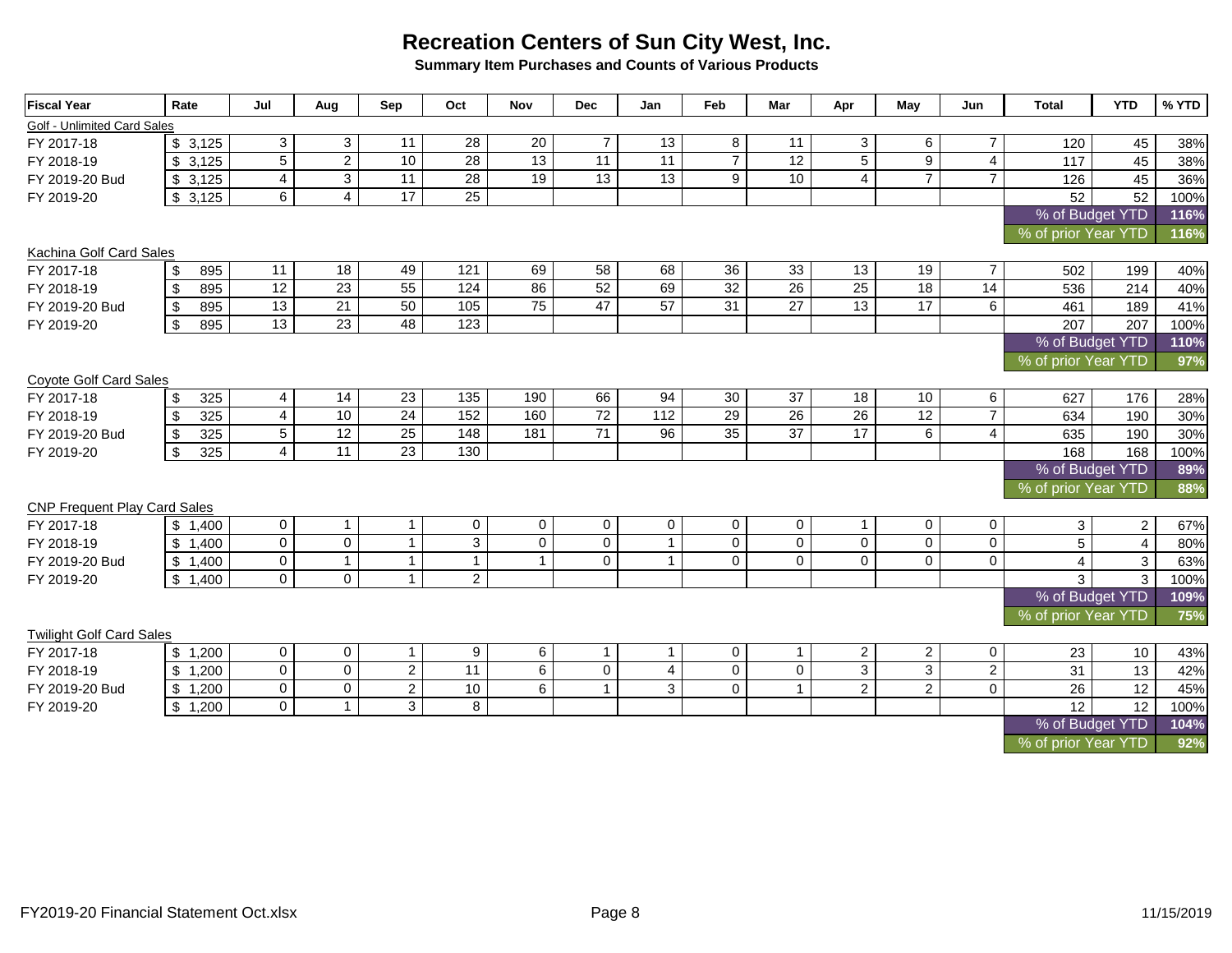**Summary Item Purchases and Counts of Various Products**

| Range Ball Key Sales<br>180<br>122<br>72<br>54<br>27<br>45<br>49<br>149<br>176<br>114<br>181<br>156<br>FY 2017-18<br>90<br>1,325<br>270<br>\$<br>$\overline{51}$<br>$\overline{42}$<br>$\overline{84}$<br>142<br>152<br>137<br>132<br>117<br>$\overline{86}$<br>$\overline{75}$<br>90<br>185<br>133<br>319<br>\$<br>1,336<br>FY 2018-19<br>35<br>44<br>60<br>152<br>159<br>68<br>45<br>148<br>184<br>127<br>144<br>$\frac{11}{2}$<br>90<br>287<br>\$<br>1,278<br>FY 2019-20 Bud<br>$\overline{47}$<br>$\overline{54}$<br>$\overline{74}$<br>$\mathfrak{S}$<br>145<br>90<br>320<br>320<br>FY 2019-20<br>% of Budget YTD<br>% of prior Year YTD | 20%<br>24%<br>22%<br>100%<br>111%<br>100% |
|-----------------------------------------------------------------------------------------------------------------------------------------------------------------------------------------------------------------------------------------------------------------------------------------------------------------------------------------------------------------------------------------------------------------------------------------------------------------------------------------------------------------------------------------------------------------------------------------------------------------------------------------------|-------------------------------------------|
|                                                                                                                                                                                                                                                                                                                                                                                                                                                                                                                                                                                                                                               |                                           |
|                                                                                                                                                                                                                                                                                                                                                                                                                                                                                                                                                                                                                                               |                                           |
|                                                                                                                                                                                                                                                                                                                                                                                                                                                                                                                                                                                                                                               |                                           |
|                                                                                                                                                                                                                                                                                                                                                                                                                                                                                                                                                                                                                                               |                                           |
|                                                                                                                                                                                                                                                                                                                                                                                                                                                                                                                                                                                                                                               |                                           |
|                                                                                                                                                                                                                                                                                                                                                                                                                                                                                                                                                                                                                                               |                                           |
|                                                                                                                                                                                                                                                                                                                                                                                                                                                                                                                                                                                                                                               |                                           |
| Members (with No Golf Card)<br>Average                                                                                                                                                                                                                                                                                                                                                                                                                                                                                                                                                                                                        |                                           |
| 29,453<br>29,510<br>29,350<br>29,366<br>29,406<br>29,555<br>29,703<br>29,817<br>29,696<br>29,581<br>29,529<br>29,347<br>29,526<br>FY 2017-18                                                                                                                                                                                                                                                                                                                                                                                                                                                                                                  |                                           |
| 29,582<br>29,628<br>29,716<br>29,517<br>29,646<br>29,835<br>30,087<br>30,300<br>30,488<br>30,767<br>31,039<br>31,160<br>FY 2018-19<br>30,147                                                                                                                                                                                                                                                                                                                                                                                                                                                                                                  |                                           |
| 30,082<br>30,337<br>31,028<br>30,077<br>30,381<br>FY 2019-20                                                                                                                                                                                                                                                                                                                                                                                                                                                                                                                                                                                  |                                           |
| <b>Unlimited Golf Card Holders</b><br>Average                                                                                                                                                                                                                                                                                                                                                                                                                                                                                                                                                                                                 |                                           |
| 126<br>127<br>125<br>131<br>131<br>125<br>122<br>122<br>123<br>122<br>119<br>120<br>FY 2017-18<br>124                                                                                                                                                                                                                                                                                                                                                                                                                                                                                                                                         |                                           |
| 120<br>121<br>120<br>112<br>$\overline{115}$<br>$\overline{117}$<br>$\overline{117}$<br>116<br>113<br>114<br>117<br>117<br>FY 2018-19<br>117                                                                                                                                                                                                                                                                                                                                                                                                                                                                                                  |                                           |
| 118<br>119<br>128<br>128<br>FY 2019-20<br>123                                                                                                                                                                                                                                                                                                                                                                                                                                                                                                                                                                                                 |                                           |
|                                                                                                                                                                                                                                                                                                                                                                                                                                                                                                                                                                                                                                               |                                           |
| Kachina Golf Card Holders<br>Average                                                                                                                                                                                                                                                                                                                                                                                                                                                                                                                                                                                                          |                                           |
| 494<br>434<br>434<br>428<br>443<br>449<br>467<br>479<br>489<br>497<br>494<br>494<br>FY 2017-18<br>467                                                                                                                                                                                                                                                                                                                                                                                                                                                                                                                                         |                                           |
| 495<br>496<br>501<br>510<br>520<br>524<br>527<br>525<br>522<br>525<br>525<br>528<br>FY 2018-19<br>517                                                                                                                                                                                                                                                                                                                                                                                                                                                                                                                                         |                                           |
| 523<br>521<br>518<br>523<br>521<br>FY 2019-20                                                                                                                                                                                                                                                                                                                                                                                                                                                                                                                                                                                                 |                                           |
| <b>Coyote Golf Card Holders</b><br>Average                                                                                                                                                                                                                                                                                                                                                                                                                                                                                                                                                                                                    |                                           |
| 615<br>638<br>635<br>621<br>609<br>643<br>609<br>606<br>611<br>609<br>613<br>614<br>FY 2017-18<br>619                                                                                                                                                                                                                                                                                                                                                                                                                                                                                                                                         |                                           |
| 613<br>610<br>612<br>625<br>613<br>611<br>606<br>629<br>623<br>628<br>631<br>632<br>FY 2018-19<br>619                                                                                                                                                                                                                                                                                                                                                                                                                                                                                                                                         |                                           |
| 625<br>621<br>632<br>629<br>627<br>FY 2019-20                                                                                                                                                                                                                                                                                                                                                                                                                                                                                                                                                                                                 |                                           |
| <b>CNP Freg. Play Golf Card Holders</b><br>Average                                                                                                                                                                                                                                                                                                                                                                                                                                                                                                                                                                                            |                                           |
| $\overline{4}$<br>$\mathbf{3}$<br>$\overline{2}$<br>$\mathbf{2}$<br>$\overline{a}$<br>3<br>3<br>$\overline{4}$<br>4<br>4<br>3<br>3<br>$\mathbf{3}$<br>FY 2017-18                                                                                                                                                                                                                                                                                                                                                                                                                                                                              |                                           |
| $\overline{2}$<br>$\overline{5}$<br>$\overline{5}$<br>$\overline{6}$<br>$\overline{6}$<br>$\overline{5}$<br>$\mathbf{3}$<br>$\overline{c}$<br>5<br>6<br>5<br>5<br>5<br>FY 2018-19                                                                                                                                                                                                                                                                                                                                                                                                                                                             |                                           |
| $\overline{5}$<br>$\overline{5}$<br>$\overline{5}$<br>$\overline{5}$<br>$\overline{4}$<br>FY 2019-20                                                                                                                                                                                                                                                                                                                                                                                                                                                                                                                                          |                                           |
| <b>Twilight Golf Card Holders</b>                                                                                                                                                                                                                                                                                                                                                                                                                                                                                                                                                                                                             |                                           |
| 16<br>17<br>18<br>18<br>19<br>22<br>22<br>FY 2017-18<br>$\mathbf 0$<br>0<br>$\mathbf{1}$<br>10<br>20<br>14                                                                                                                                                                                                                                                                                                                                                                                                                                                                                                                                    |                                           |
| $\overline{23}$<br>$\overline{26}$<br>$\overline{29}$<br>22<br>22<br>26<br>26<br>29<br>29<br>30<br>28<br>31<br>27<br>FY 2018-19                                                                                                                                                                                                                                                                                                                                                                                                                                                                                                               |                                           |
| 33<br>31<br>32<br>$\overline{32}$<br>32<br>FY 2019-20                                                                                                                                                                                                                                                                                                                                                                                                                                                                                                                                                                                         |                                           |